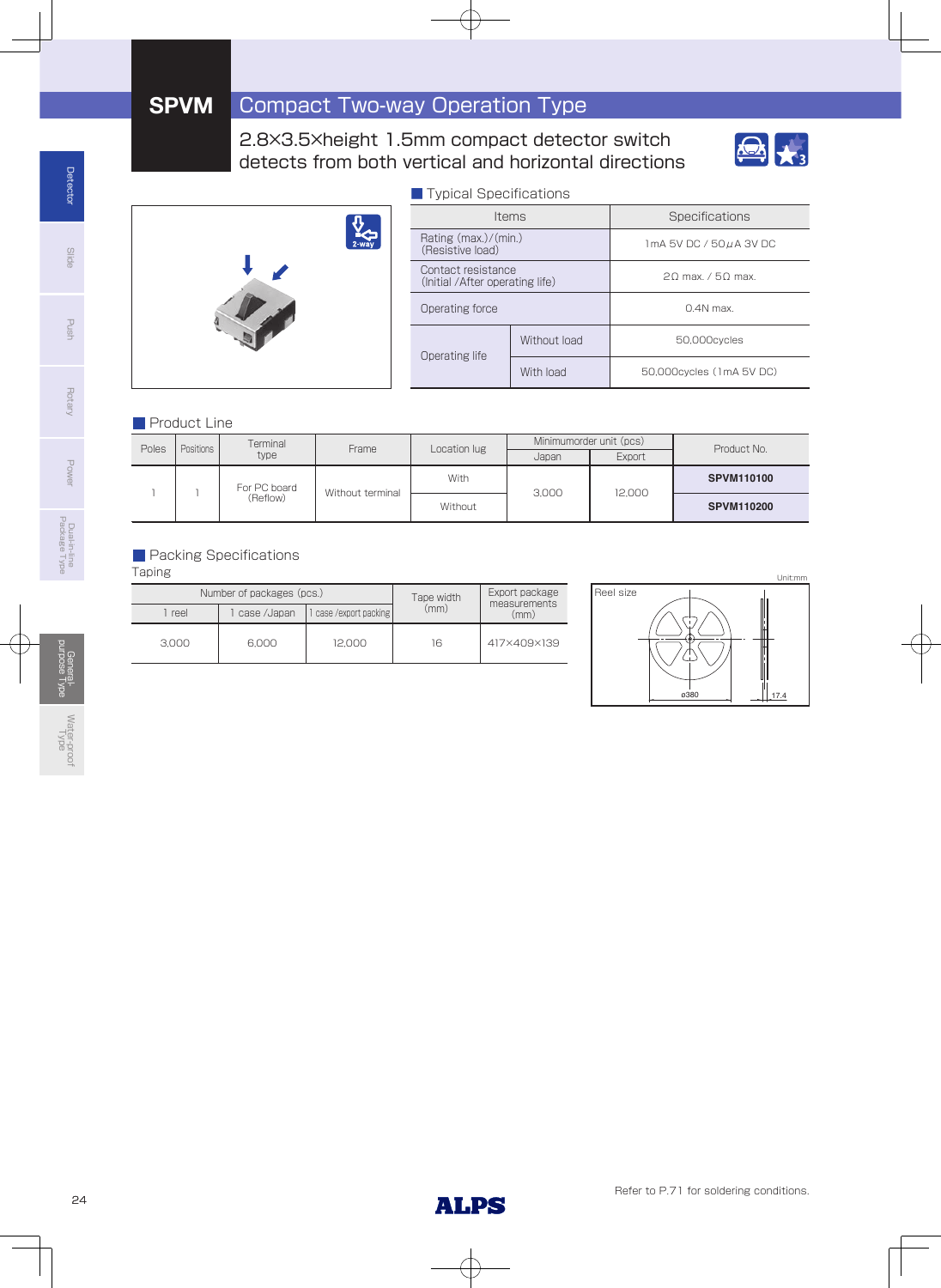#### Photo Unit:mm Style **PC board mounting hole and land dimensions**<br>(Viewed from direction A) **Dimensions** 2.8 3.6 2.1  $\mathbf$ eo.<br>eo.ge ø0.7 hole 1.7  $\frac{1.87}{1.6}$   $\sqrt{8}$   $\frac{1.67}{2.472}$ R0.2 2.2 2.53  $\widehat{\Xi}$ 0.5 1.7  $(0.75)$ 1.5 ø0.6 ø0.8  $0.4$ 0.5 0.7 3.3 3.5 .<br>م  $\tilde{c}$  $Terminal No. 1$  2.8 On starting position Total travel A Location lug **With boss**

### Note

Dimensions drawing is for type with location lugs.





Dual-in-line Package Type

Dual-in-line<br>Package Type

**Detector** 

**Slide** 

Push

**Rotary** 

Power

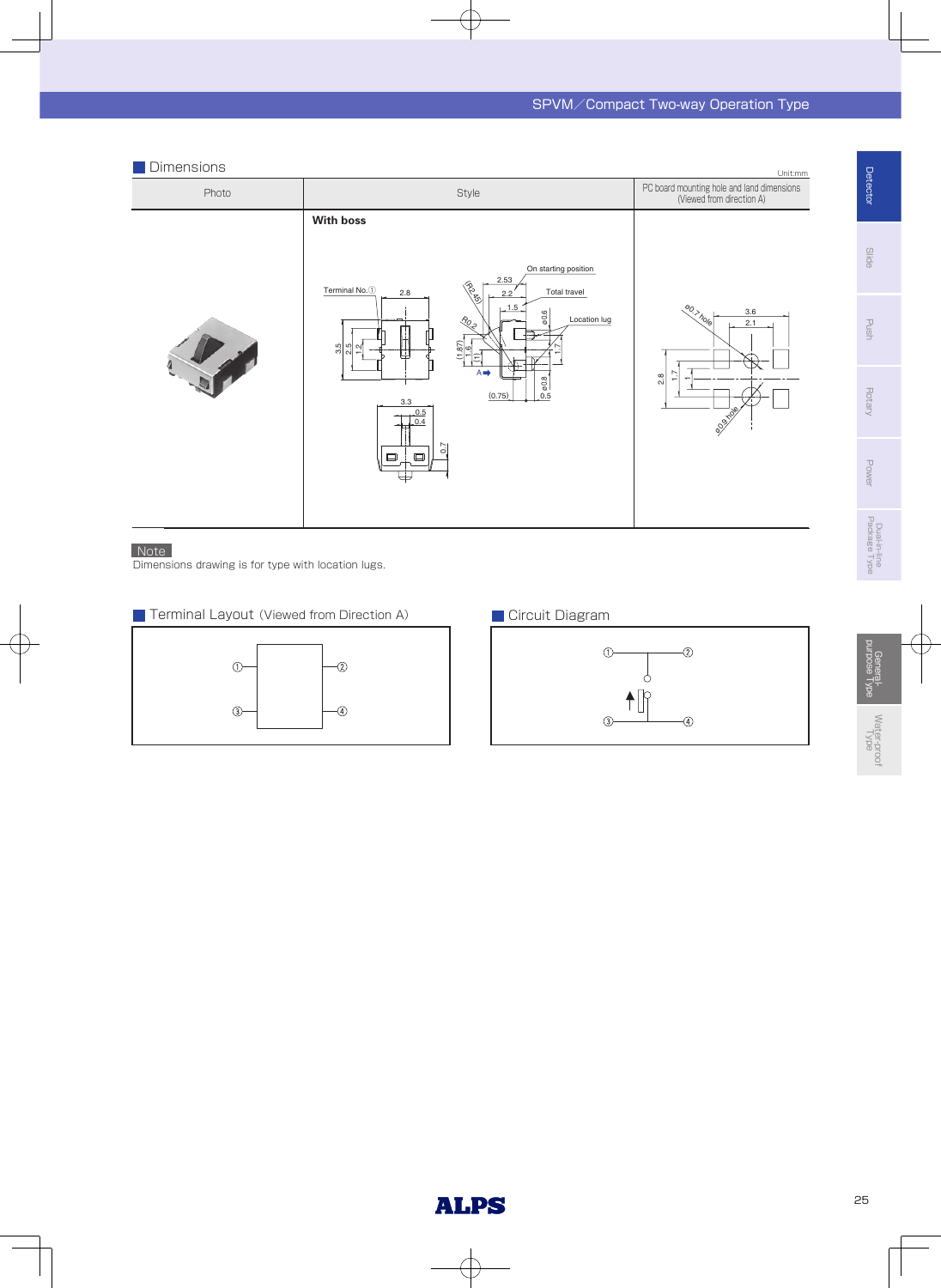# List of Varieties Detector Switches

| <b>Series</b>                                         |                                                                  | General-purpose Type  |                                |                                    |                                |                  |                                    |  |
|-------------------------------------------------------|------------------------------------------------------------------|-----------------------|--------------------------------|------------------------------------|--------------------------------|------------------|------------------------------------|--|
|                                                       |                                                                  | <b>SPVS</b>           | <b>SPVN</b>                    | <b>SPVT</b>                        | <b>SPVM</b>                    | <b>SPVR</b>      | <b>SPVE</b>                        |  |
|                                                       | Photo                                                            |                       |                                |                                    |                                |                  |                                    |  |
|                                                       | Operation type                                                   |                       |                                | Two-way                            |                                |                  | One-way                            |  |
|                                                       | W                                                                | 3.5                   | 3.8                            | 5.6                                | 2.8                            | 3.6              | 3.4                                |  |
| <b>Dimensions</b><br>(mm)                             | $\Box$                                                           | 3.3                   | 3.6                            | 4.7                                | 3.5                            | 4.2              | З                                  |  |
|                                                       | $\mathsf{H}% _{\mathbb{R}}^{1}\!\left( \mathbb{R}^{2}\right)$    |                       | $\mathbf{1}$                   | 1.9                                | 1.5                            | 1.2              | 2.3                                |  |
|                                                       | Operating temperature range                                      |                       |                                | $-40^{\circ}$ C to $+85^{\circ}$ C |                                |                  | $-10^{\circ}$ C to $+60^{\circ}$ C |  |
|                                                       | Automotive use                                                   |                       |                                |                                    |                                |                  |                                    |  |
|                                                       | Life cycle (availability)                                        | $\bigstar$            |                                | $\star$ <sub>3</sub>               | $\star$ <sub>3</sub>           |                  |                                    |  |
|                                                       | Poles / Positions                                                |                       |                                |                                    | 1/1                            |                  |                                    |  |
|                                                       | Rating (max.)<br>(Resistive load)                                | ImA 5V DC             |                                | 50mA 20V DC                        | ImA 5V DC                      |                  | 0.1A 30V DC                        |  |
| Rating (min.)<br>(Resistive load)                     |                                                                  | $50\mu$ A 3V DC       |                                | $100\mu$ A 3V DC                   | $50\mu$ A 3V DC                | $100\mu$ A 3V DC | $50\mu$ A 3V DC                    |  |
|                                                       | Operating life<br>without load                                   |                       | $50,000$ cycles $5\Omega$ max. | 100,000cycles<br>$1\Omega$ max.    | $50,000$ cycles $5\Omega$ max. |                  | 50,000cycles<br>$1\Omega$ max.     |  |
| Durability                                            | Operating life<br>with load<br>Rating (max.)<br>(Resistive load) |                       | $50,000$ cycles $5\Omega$ max. | 100,000cycles<br>$1\Omega$ max.    | $50,000$ cycles $5\Omega$ max. |                  | 50,000cycles<br>$1\Omega$ max.     |  |
|                                                       | Initial contact<br>resistance                                    |                       | $2\Omega$ max.                 | $500 \text{mA}$ max.               | $2\Omega$ max.                 | $3\Omega$ max.   | $500 \text{mA}$ max.               |  |
| Electrical<br>performance                             | Insulation<br>resistance                                         |                       |                                |                                    | 100MΩ min. 100V DC             |                  |                                    |  |
|                                                       | Voltage proof                                                    |                       |                                |                                    | 100V AC for 1 minute           |                  |                                    |  |
| Mechanical                                            | Terminal<br>strength                                             |                       | 0.5N for Iminute               |                                    | IN for Iminute                 |                  | 0.5N for Iminute                   |  |
| performance                                           | Actuator<br>strength                                             |                       | 5N                             | 10N                                | 5N                             | 2N               | 5N                                 |  |
|                                                       | Cold                                                             | $-40^{\circ}$ C 96h   |                                |                                    |                                |                  | $-20^{\circ}$ C 96h                |  |
| Environmental<br>Dry heat<br>performance<br>Damp heat |                                                                  | 85°C 96h              |                                |                                    |                                |                  |                                    |  |
|                                                       |                                                                  | 40°C, 90 to 95%RH 96h |                                |                                    |                                |                  |                                    |  |
| Operation force                                       |                                                                  |                       | 0.35N max.                     | 0.4N max.                          |                                | 0.35N max.       | 0.3N max.                          |  |
|                                                       | Page                                                             | 16                    | 19                             | 21                                 | 24                             | 26               | 27                                 |  |

● Indicates applicability to all products in the series.

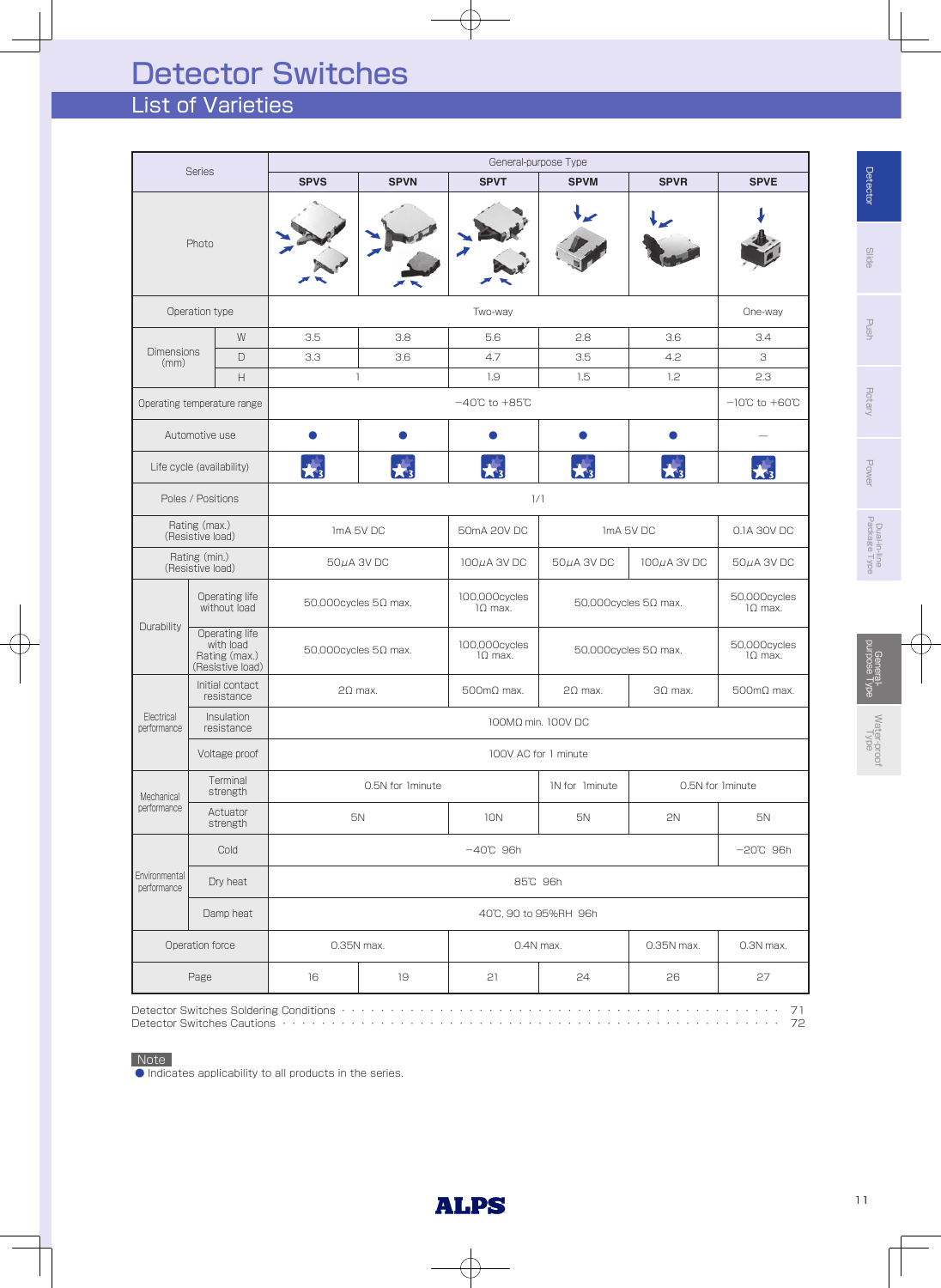### Example of Reflow Soldering Condition

- 1. Heating method: Double heating method with infrared heater.
- 2. Temperature measurement: Thermocouple φ0.1 to 0.2 CA (K) or CC (T) at soldering portion (copper foil surface).
- A heat resisting tape should be used for fixed measurement.
- 3. Temperature profile



| Series (Reflow type) | $A$ (°C) 3s max. | B(C) | C(s) | $D (C)$ | E(C) | F(s) |
|----------------------|------------------|------|------|---------|------|------|
| <b>SPPB</b>          | 250              | 230  | 40   | 180     | 150  | 120  |
| SPPW8                |                  |      | 35   |         |      |      |
| <b>SPVE</b>          |                  |      | 40   |         |      |      |
| <b>SPVL</b>          |                  |      |      |         |      |      |
| <b>SPVM</b>          |                  |      |      |         |      |      |
| <b>SPVN</b>          |                  |      |      |         |      |      |
| <b>SPVR</b>          | 260              |      |      |         |      |      |
| <b>SPVS</b>          |                  |      |      |         |      |      |
| <b>SPVT</b>          |                  |      |      |         |      |      |
| <b>SSCM</b>          |                  |      |      |         |      |      |
| <b>SSCQ</b>          |                  |      |      |         |      |      |
| <b>SPVQC</b>         | 250              |      |      |         |      |      |

### **Notes**

1. The condition mentioned above is the temperature on the mounting surface of a PC board. There are cases where the PC board's temperature greatly differs from that of the switch, surface depending on the PC board's material, size, thickness, etc. The above-stated conditions shall also apply to switch surface temperatures.

2. Soldering conditions differ depending on reflow soldering machines.

Prior verification of soldering condition is highly recommended.

### Reference for Hand Soldering

| <b>Series</b>                                                                        | Soldering<br>temperature | Soldering time |  |
|--------------------------------------------------------------------------------------|--------------------------|----------------|--|
| SPVS, SPVN, SPVT, SPVM, SPVR,<br>SPVE, SPPW8,SSCQ, SSCM,<br><b>SPVL, SSCT, SPVQC</b> | 350±5°C                  | 3s max.        |  |
| SPVQ1, SPVQ3, SPVQ6, SPVQ7,<br>SPVQ8, SPVQ9, SSCN, SPVQA                             | 300±10℃                  | $3 + 1 / 0s$   |  |
| SPPB (Reflow)                                                                        | $300 \pm 5$ °C           | 5s max.        |  |
| SSCF, SPPB (For Lead, Dip)                                                           | 350±10℃                  | $3 + 1 / 0s$   |  |

### Reference for Dip Soldering (For PC board terminal types)

|                                                                                       | Items                     |                    | Dip soldering            |                                 |  |
|---------------------------------------------------------------------------------------|---------------------------|--------------------|--------------------------|---------------------------------|--|
| <b>Series</b>                                                                         | Preheating<br>temperature | Preheating<br>time | Soldering<br>temperature | Duration of<br><i>immersion</i> |  |
| SSCT, SPVQ1, SPVQ3,<br>SPVQ6, SPVQ7, SPVQ8, 100±10°C 60s max. 260±5°C<br>SPVQ9, SPVQA |                           |                    |                          | 5±1s                            |  |
| <b>SPPW8, SPPB</b>                                                                    | 100 °C<br>max.            | 60s max. 255±5℃    |                          | 5±1s                            |  |
| <b>SSCF</b>                                                                           |                           |                    | 260±5°C                  | 5±1s                            |  |

Rotary